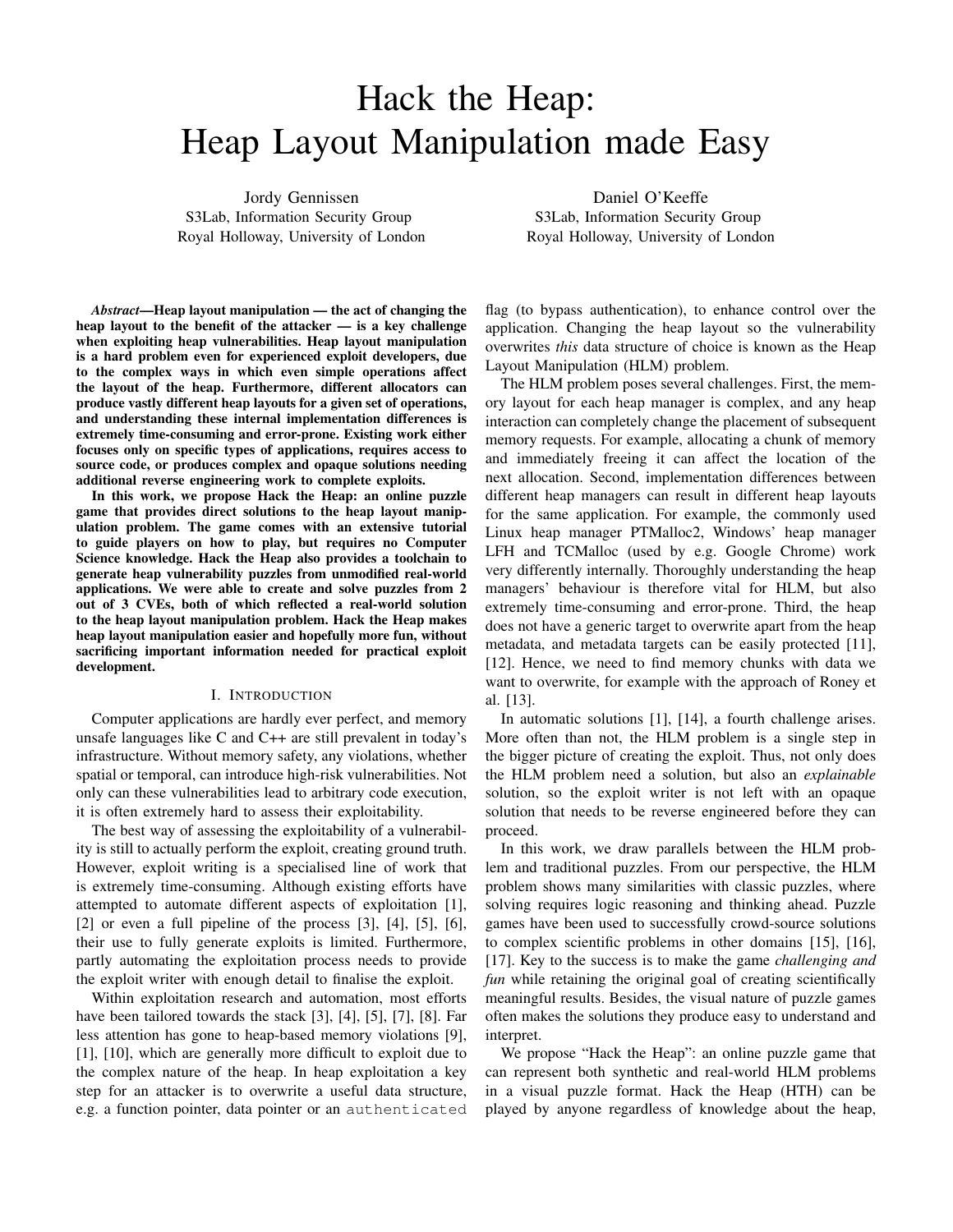memory or any background in computing or computer science. HTH contains an extensive tutorial system to teach a player how heaps work interactively. HTH does not introduce any computer science terminology or other irrelevant complexity, so anyone can play. At the final level of HTH, players can solve puzzles generated from real-world programs using the HTH toolchain. HTH enables crowdsourcing the exploit writer's task by gathering solutions to the HLM problem over time. Once solved, the exploit writer can replay the solution(s) in the game interface to see how each solution works and choose the solution that best fits the conditions for exploit writing.

To summarise, we make the following contributions:

- 1) We convert the HLM problem into an online puzzle game called "Hack the Heap" (HTH). The game is paired with an extensive tutorial that non-experts can play to ultimately solve HLM problems without domain-knowledge. The HTH backend contains multiple heap managers, providing realistic behaviour for PTMalloc2, DLMalloc, TCMalloc and JEMalloc.
- 2) We develop a heap recording toolchain that can create HTH puzzles from real-world applications. The toolchain works without recompiling or altering the application and provides directly playable and accurate puzzles.
- 3) We create puzzles for different CVEs and show that solutions to these puzzles are indeed solutions to the realworld HLM problem.

#### II. BACKGROUND

This section provides an overview of background information on the HLM problem and the use of games to benefit research.

#### *A. The Heap Layout Manipulation Problem*

The Heap Layout Manipulation problem, also known as Heap feng shui [18], [11] or heap massaging [19], is the attempt to set up the heap layout in a way that is beneficial to the exploit writer. The aim is to set up a heap layout such that the vulnerability will overwrite a memory chunk of interest. We call these chunks *targets*. Similarly, we have access to memory chunks that write outside the temporal or spatial boundaries. This can result from a temporal vulnerability (e.g. a use-after-free) or a spatial vulnerability (e.g. an overflow). We call the vulnerable memory chunk(s) *bugged*.

*Example:* Consider the code in Listing 1. This is a simple and poorly coded password manager with three operations. The new operation saves a new record containing a password to be saved; alter\_value can change the saved password of a record; and print shows the saved password on the screen. The new function requires a password length as well as the password. This length is checked in the copying function on line 13.Yet, the size of this new buffer is set to twice the length of the string as seen in line 11. This creates the potential for an (unsigned) integer overflow where  $2 \times$  length  $\lt$  length and hence the buffer would be too small for the submitted password. We refer to this allocation (on line 12) as a *bugged*

#### **Listing 1: Vulnerable example code**

```
1 typedef struct {
 2 size_t id;
 3 uint16_t content_length;
 4 char * value;<br>5 \frac{1}{2} record:
      } record;
 7 record *new (size_t id, char *password,<br>8 uint16 t length) {
                  uint16_t length) \cdot9 record *rec = malloc(\text{size of (record)});<br>10 rec\rightarrowid = id:
10 \text{rec} \rightarrow \text{id} = \text{id};<br>11 \text{rec} \rightarrow \text{content}11 rec ->content_length = 2*length;<br>12 rec ->value = malloc (rec ->conter
           rec \rightarrow value = malloc (rec \rightarrow content_length);13 strl c p (rec \rightarrowvalue, password, length);<br>14 return rec :
           return rec ;
15 }
17 void alter_value (record *rec, char *password, \frac{18}{18} uint16 t length) \frac{1}{18}18 \text{uint16}_t \text{ length} {<br>19 \text{if} \text{ (rec} \rightarrow \text{content length})if (rec ->content_length < length) {
20 free (rec->value);<br>21 rec->content_leng
21 rec\rightarrowcontent_length = length;<br>22 rec\rightarrowvalue = malloc(rec\rightarrowcont
               rec \rightarrow value = malloc (rec \rightarrow content\_length);24 strl c p y ( rec ->value, password, length );<br>25 \, 1
       \mathcal{E}27 void print_value (record *rec) {<br>28 printf ("Password_for_id_%lu:...
28 printf ("Password for id \mathcal{N}lu : \mathcal{N}s '",<br>29 rec\Rightarrowid, rec\Rightarrowvalue):
      rec \rightarrow id, rec \rightarrow value );
```
6

16

23 }

 $rac{26}{27}$ 

30 }

allocation. Next, we need to find a useful value to overwrite with this overflow. No function/control pointers are available on the heap, but we do have one data pointer available: the value inside the record struct on line 4. If we overwrite this value, we can control both *where* to write and *what* to write by using the alter value operation on the overwritten record afterwards. The allocation to the record struct creates this pointer on the heap (line 9), and thus we call this a *target* allocation. With the information above, the goal is to allocate a *bugged* allocation adjacent to a *target* allocation, on a lower address (so the overflow writes into the target allocation). *This is the heap layout manipulation problem*. A solution to our example is depicted in Figure 1 and is comprised of the following operations:

- (i) new operation with size 24, twice. Shown in layout 1 of Figure 1.
- (ii) alter\_value operation on step (i) to size 64, as shown in layout 2 of Figure 1.
- (iii) new operation with size 32780, that will overflow in an allocation of size 24 and writes into the second record created in step (i), see layout 3 in Figure 1. Any additional data written to this overflow will write into the record object, overwriting a data pointer and creating an arbitrary write.

## *B. Existing Solutions and System Requirements*

Heap layout manipulation has received attention in the research community only recently. SHRIKE [1] performs a random search for a solution, but is limited to interpreters and requires (re)compilation of the application. In follow-up work, Gollum [10] uses an evolutionary algorithm to enhance its success rate. SLAKE [20] performs heap layout manipulation on the kernel, using the kernel's heap management properties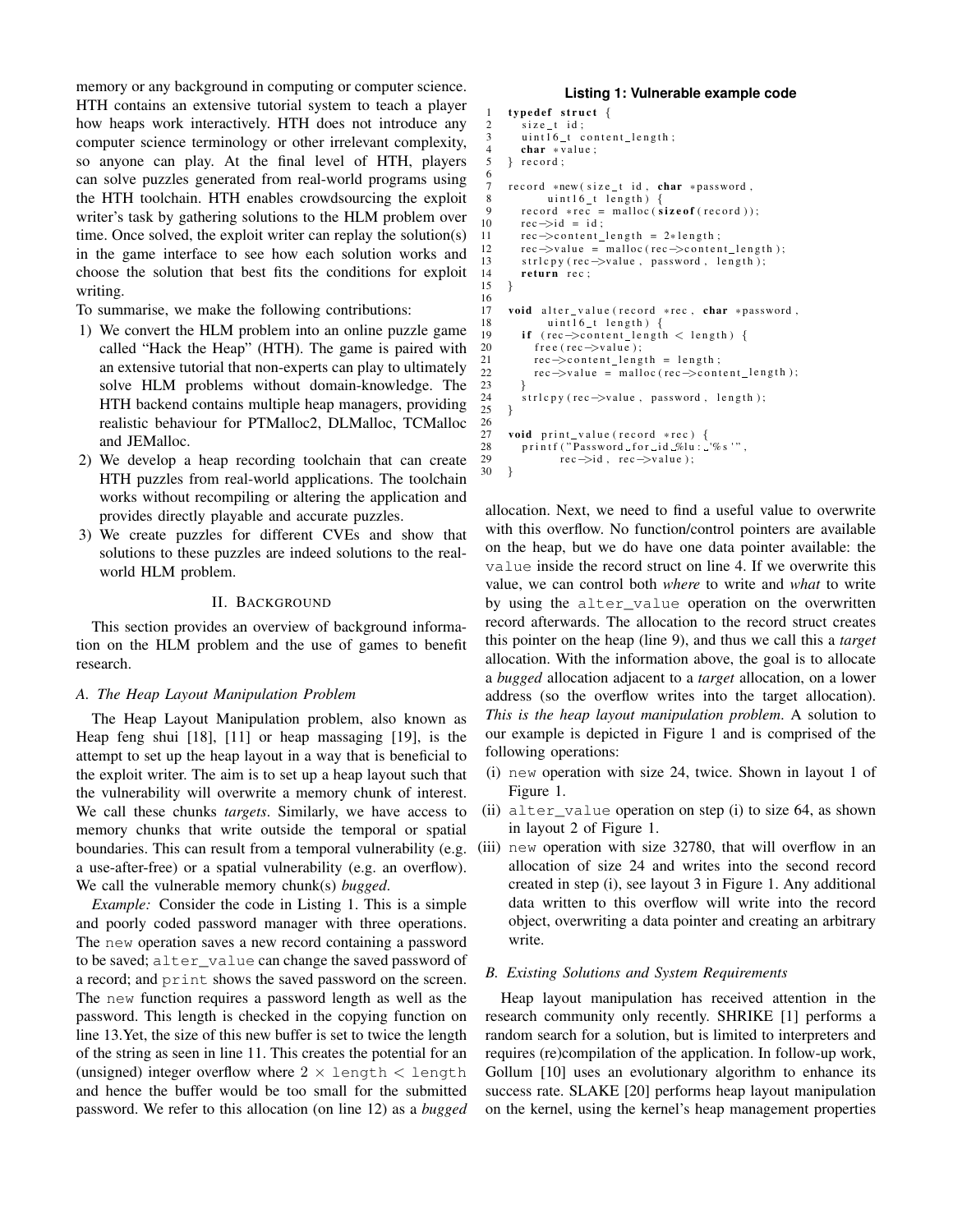

**Fig. 1: A visualisation of an HLM solution as discussed in Section II-A. Between each step, the lines of code are shown how to go from one step to the next. In step 3, we are left with a "password" memory chunk (the left-most one) right next to a "record" memory chunk. An overflow from the password chunk would leak into the record chunk, overwriting a data pointer. The size of each puzzle piece is slightly bigger (e.g. 32 bytes) than the requested size (24 bytes) due to the added metadata from the heap manager.**

to implement a custom search technique. Similar to SHRIKE and Gollum, it requires recompilation and is limited to a narrow set of applications.

Most recently, MAZE [14] proposes a custom "dig&fill" algorithm for the HLM problem. MAZE analyses operationbased applications using symbolic execution to automatically find the operations one can perform. It then probes the heap manager with similar (concrete) heap actions to find patterns in the operations: creating or filling "holes". This converts the problem into a list of constraints, to be solved with a constraint solver. Although MAZE does not appear to require access to source  $code<sup>1</sup>$ , it still has a number of drawbacks. First, MAZE is limited to applications that can be reasonably symbolically executed, but symbolic execution is strongly affected by state explosion and at times, imprecision. Second, the dig&fill algorithm is closely tied to the inner workings of dlmalloc and ptmalloc (a threaded adaptation of dlmalloc). Finally, translation of operations into constraints can only occur if operations obey certain conditions with respect to the size of allocations. To ensure this MAZE employs different strategies (e.g. operation merging) that while convenient for the solver still limit the search space, potentially excluding solutions.

Orthogonal to these challenges, complete heap-based AEG solutions are still limited in their ability to tackle real-world programs without user interaction. The user requires a level of control to make sure that (1) the operations performed in the solution and their ordering make sense; (2) the resulting

<sup>1</sup>MAZE's implementation is not available at the time of writing.

state of the application (and of the heap) is clear to the user; and (3) the state of the application after the HLM problem is solved is useful for continuing the exploit.

In short, we formulate the following requirements:

- R1. The approach should work on a wide range of applications, regardless of application type, complexity or availability of source code.
- R2. The approach should not be limited to a specific type (or types) of heap manager.
- R3. The approach should not fundamentally discard parts of the solution space to simplify the problem without the ability to return to the original solution space if a solution is not found.
- R4. The approach should provide insight into the HLM solution(s), providing all the necessary tools to the exploit writer to continue writing the exploit.

#### *C. Crowd-sourcing Research*

Crowd-sourcing has been used in several scientific domains to solve a range of research tasks. Researchers have sought to motivate their crowd through financial gains [21]; the idea of being part of a research breakthrough [22], [23]; or by entertaining them through a fun game [15], [16], [17], i.e. *gamification*. Where the former two are often repetitive and non-challenging tasks, gamification *relies* on the task at hand being challenging: something to e.g. replace sudoku with. These are branded as scientific discovery games, where the goal is to engage the general public in a series of puzzles that hold scientific significance.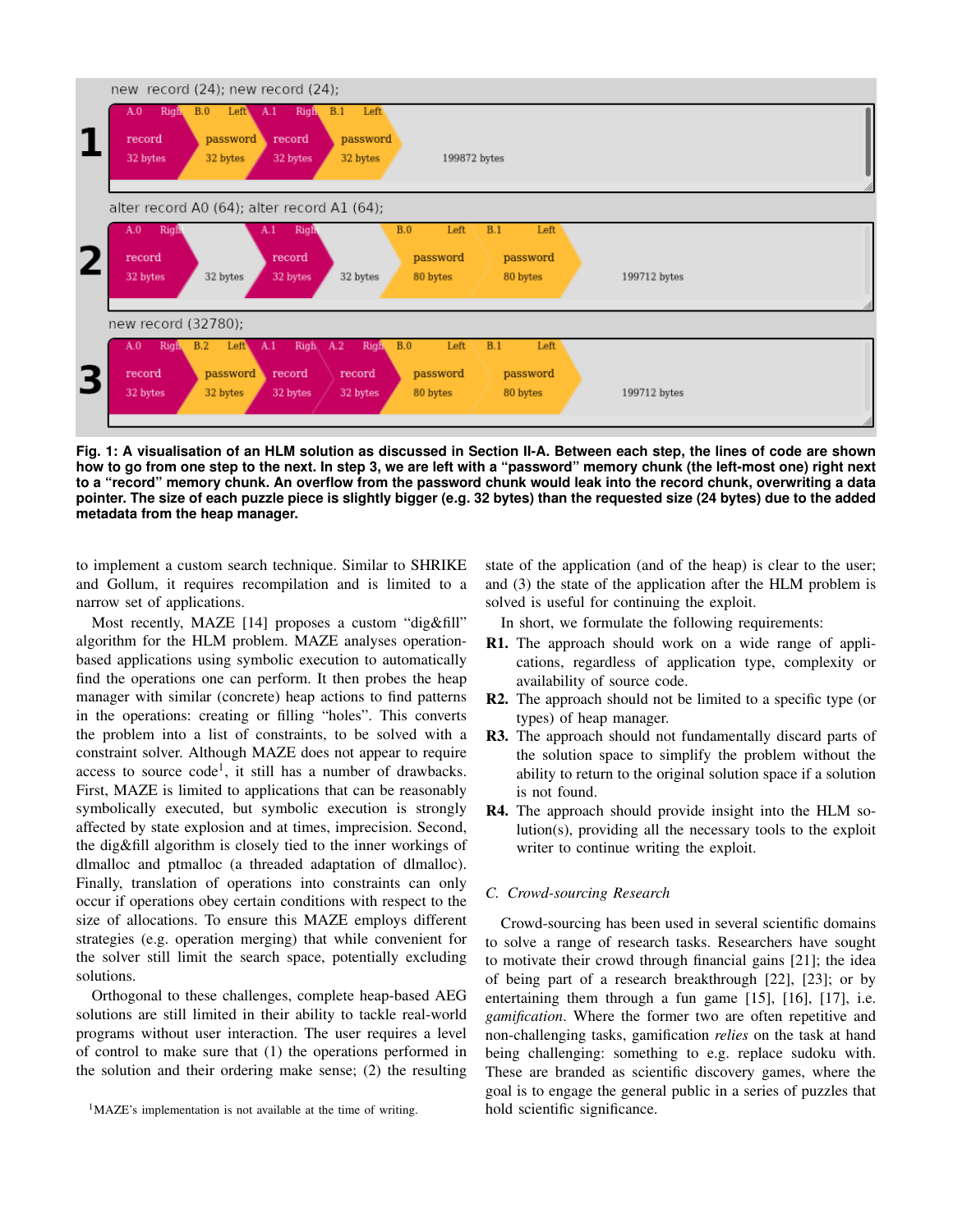Arguably the most successful scientific discovery game is FoldIt [17], [24], [25], [26], a protein-folding game that made discoveries in the aid of AIDS, Cancer and Alzheimers, to mention a few. This game is essentially an optimisation problem on the folding of proteins. The FoldIt team has done extensive research towards how to build such a game [27], [28] with over 850,000 players. They also identified key factors for building a successful game [27] that informed our own design.

# III. THE GAME

In order to solve the HLM problem, we propose an online puzzle game for anyone to play. The puzzle board is a onedimensional jigsaw puzzle representing the heap.

### *A. Design*

The puzzle board as shown in Figure 2-1 will be filled with "puzzle pieces", equivalent to chunks allocated on the heap through a call to malloc(). In order to place the puzzle pieces on the puzzle area, a player performs *operations* by clicking buttons, as shown in Figure 2-2. These operations represent operations in real-world programs, such as invoking an API call. Operations consist of one or more calls to functions of the malloc-family (such as malloc, calloc, realloc, free, etc.).

The goal in the game is to place the bugged and target puzzle pieces next to each other in the game, representing a heap overflow (or underflow) into useful data. To add to the intuition of the game, we simply call these pieces the "left" piece and the "right" piece instead of bugged and target pieces. In Figure 2, the last piece (called "harmful") is a *right* puzzle piece, representing a *target* in the HLM problem. If this puzzle piece ends up on the right, adjacent from the piece with the *left* marker, the puzzle is solved.

#### *B. Leveling up*

To dive straight in the game can be hard for people without intrinsic knowledge about heap internals. As such, we built a level-based system with tutorials to aid people in playing the game and progressing. Our mascot explains the game with the most basic primitives to be able to play the game (see Appendix I). For example, only a basic overflow without additional requirements will be presented. Furthermore, puzzle piece placement is done with "first fit" logic, meaning that every next piece will be placed on the left-most fitting position. At the end of this tutorial, the player will be presented with a challenge. Solving the challenge will progress the player to *level 1* as shown on the left-hand side of Figure 2.

At this point, the player can play various level 1 puzzles. If the player wants a new challenge, they can press the "level up" button (as seen in Figure 2-5). This starts a new tutorial about a new concept (e.g. a new attack type), followed by a new challenge using this new concept. Solving the challenge will again progress the player towards the next level, where they can play puzzles that could include the new concept. We chose this design to let the player decide when it is time to progress further. In other words, players can decide their own

| Level    | Concept introduced                     |  |  |  |  |
|----------|----------------------------------------|--|--|--|--|
| Level 1  | Basics (First Fit, Overflow)           |  |  |  |  |
| Level 2  | realloc() action added                 |  |  |  |  |
| Level 3  | initialisation function added          |  |  |  |  |
| Level 4  | Next fit.                              |  |  |  |  |
| Level 5  | Best fit                               |  |  |  |  |
| Level 6  | memalign() action added                |  |  |  |  |
| Level 7  | Overflow upon free'ing                 |  |  |  |  |
| Level 8  | List fit (free lists)                  |  |  |  |  |
| Level 9  | Overflow upon allocating               |  |  |  |  |
| Level 10 | Direct pipe to PTMalloc2 Service (fit) |  |  |  |  |

## **TABLE I: Different levels in the game with concepts introduced at that level**

pace. What type of puzzle is played is shown on the left of the players' screen (Figure 2-4). The concepts introduced at each level are shown in Table I.

Upon hitting level 10, a PTMalloc2 fit will become available that does not simulate its behaviour. Instead, the backend will perform every requested operation using PTMalloc2 and record its behaviour. The results are fed back into the puzzle game so we can ensure a correct representation of the problem. We currently support *PTMalloc2, DLMalloc, TCMalloc and JEMalloc*.

## *C. Visualisation Challenges*

The puzzle game shows heap chunks as arrow-like puzzle pieces in different colours. Multiple issues arose in the design of this memory bar. First, we wanted the size of each puzzle piece to reflect its actual size (in bytes). The initial design scaled the different puzzle pieces to their actual size, but this proved unhelpful. Allocation sizes in real-world scenarios stretch over a wide range, creating excessively large chunks. Smaller chunks also became too small to fit all the information (name, amount of bytes, identifier, left/right marker). In some scenarios, puzzle pieces became too small to fit in the arrowlike structure, completely breaking the visualisation. This was solved by setting a minimum size of a puzzle piece (the "step" piece in Figure 2). In our current design, the size of a puzzle piece grows logarithmically, so a 1024 byte piece is 4 times as large as a 1 byte piece. With this solution, we cannot scale all the puzzle pieces anymore to fit in the memory bar. Thus, when the bar fills up completely, a second bar is created on the fly underneath. The player can either decide to scroll inside the memory bar or drag the bar down so multiple bars are shown at the same time. This is especially useful when analysing larger applications.

A second challenge is that operations can appear and disappear on the fly, even when performing seemingly unrelated operations. Consider a simple model with three operations:  $x = \text{malloc}(128); \text{realloc}(x, 512); \text{ and free}(x).$ Upon performing the first operation, new instances of the realloc operation and the free operations will appear. Yet, when freeing the heap chunk, the realloc operation is not valid anymore. These conditional operations are shown on the left-hand side as puzzle details (Figure 2, label 3). Puzzle details include which operations create new types, what each operation requires to be executed, and what it may remove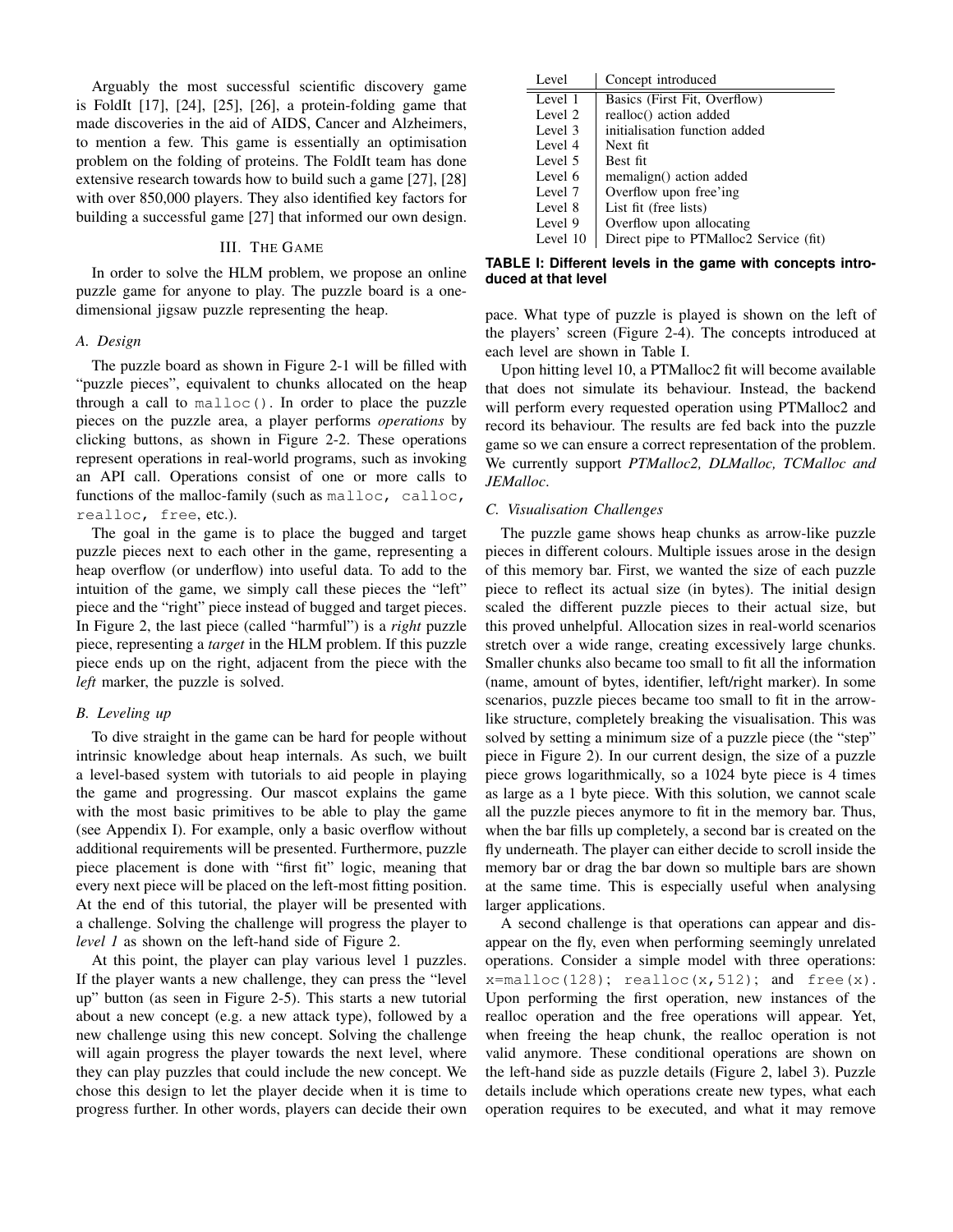

**Fig. 2: A screenshot of the heap puzzle game being played. The numbers correspond as follows: 1. is the playing board (or heap memory space if you like). 2. shows all operations that can be performed at the current stage of the game. 3. shows all requirements of operations before said operation can be used. 4. shows additional details about the puzzles. 5. is a link to the tutorial where the player can level up.**

(potentially rendering other operations invalid). When searching for other operations to perform, players can always consult this to see what they can do to gain new operations and/or not to lose operations.

Finally, users experienced issues when operations caused changes to the heap they did not expect. In particular, it took time and frustration to find what new puzzle pieces had appeared where, and as a result they often got lost in the new scenario. Hence, we decided to highlight all new puzzle pieces after an operation is performed. This helped the players track their actions while playing the game, making the game significantly more intuitive.

# IV. GENERATING PUZZLES

In order to play the game, we obviously need puzzles. The HTH game consists of both artificially created puzzles and real-world (recorded) puzzles. Both are represented in the same format when playing the game.

# *A. Artificial Puzzles*

Most puzzles that represent a real-world problem are relatively complex and hard for new players to get into. For example, most real-world puzzles only make sense using a real-world heap manager, but a real-world manager only gets introduced at level 10 (see Table I). To lower the bar for players at the beginning of the game, we present easier puzzles. We generate puzzles for the different levels according to Table I. Puzzles are generated based on a range of options (e.g. what fitting technique will it use) and weights (e.g. whether to perform a malloc or a memalign).

Yet, this is unfortunately not enough to generate interesting puzzles. For example, if the "bugged" piece(s) and the "target"

piece(s) only appear in the initialisation function, then there is no point in playing. Similarly, if the total size of the heap is too small (or too large to perform heap spraying), it can render the puzzle impossible or become increasingly frustrating respectively. On the other hand, if a target allocation directly follows a bugged allocation, its solution is trivial and does not challenge the player. All these corner cases are checked when creating puzzles to ensure the best quality puzzles and keep the player engaged.

## *B. Real-world Puzzles*

Ultimately, the HTH game has to be used on real-world applications, as an HLM solution to a synthetic puzzle bears no significance. In order to play real-world HLM problems, we developed the HTH recording framework: a UNIX-based framework that can record heap usage of real-world unmodified applications using any heap manager to turn it into a puzzle. This is done in two steps, as shown on the left-hand side of Figure 3. First, we record all calls to the heap manager and save this as a raw trace.This trace is then given to the Refinery, which turns it into a playable puzzle.

Recording Heap Usage. In order to record all heap usage, we preload the HTH library. This library implements wrappers for all functions from the malloc family, to not alter the original program. Instead, it is preloaded with the LD\_PRELOAD environment variable to make sure our wrapper-functions get called. The wrappers collect function arguments, return value, return address and the pid among others. This information is sent through a message queue to the HTH Recorder. The HTH library contains additional *optional* functions that can be used when linking the application to the library (i.e. if the source code is available). These functions can mark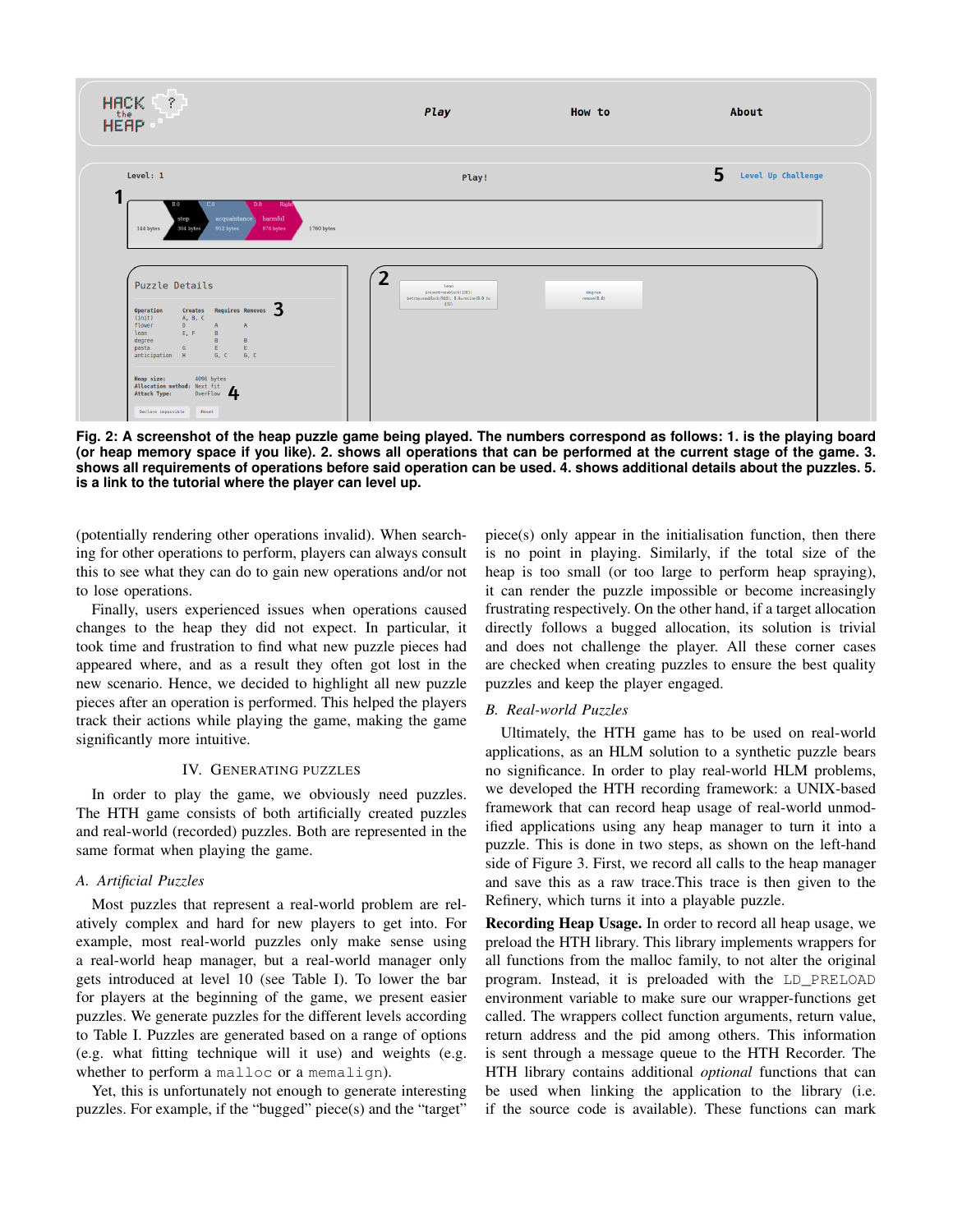

**Fig. 3: The full infrastructure, split in three boxes. The left box describes the generation of real-world puzzles. The middle box describes the user interaction with the website, playing the HTH game. The right box describes the additional services running on the back end of the webserver. The blue colour denotes aspects we developed, whilst yellow shows systems untouched.**





particular mallocs with a custom name or type (bugged/target) statically, where this is marked in the recorder for later use. Alternatively, we offer this information manually, either by passing additional information to the Recorder interface or by manually altering the output later. On the first invocation of any of the overridden (or additional) functions, the library also attempts to locate the main function address. This is sent alongside the PROCESS\_START keyword to mark a new execution, to calculate the ASLR offset to trace what line of code is being executed. For the same reason, any dynamic library used (that invokes our wrapper library) will be sent to the HTH Recorder. Together, this can be used later to leverage DWARF debug information (if available) to automatically determine the original variable name as used in the source code.

The information is captured and saved by the Recorder application. The Recorder can be controlled through a CLI, to run the target application, name and mark the start of various operations, interact with the target application through stdin and so on. This can be further automated with configuration files. Listing 2 shows an example Recorder output file.

The Refinery. We first need to split the recording based on the application's pids. For multiprocessed applications, any allocation before forking is present in both pids. After each fork, the heap layout will diverge depending on the pid we trace. As an example, Listing 2 line 9 shows a fork into a new pid: 81649. The subsequent call to malloc(4096) on line 10 is executed on this new pid. Similarly, the calls to

realloc (line 12) and free (line 14) are not present in this child process. In the parent process trace, we do not want this malloc(4096) to appear. Splitting the file leaves us with one output file per pid, from where we can decide which to process.

These single-thread files can then be processed by the Refinery. In short, the Refinery parses the raw data into lists of heap actions per operation. In the parent process of Listing 2, this would be an init operation containing everything up to the FORK command, and an interact operation as denoted on line 11 (by the NEXT operation keyword) containing the realloc and the free. Afterwards, it traces the path each allocation makes (by tracing the return values) and labels each path with a unique label. The label tracks which frees and reallocs correspond with which earlier operations. This trace is colour-coded in Listing 2. Here we have three heap traces — yellow, pink and green — where the green one shows a longer trace of a malloc, a realloc and finally a free. In turn, it shows the dependencies, as every free requires the chunk to be allocated. After performing the interact operation, we cannot perform this again as the green trace has ended. Once we have the operations and labels, we generate a puzzle that can be played on the website.

Some real-world puzzles perform a very large amount of heap-related operations before the user interacts with the application, dubbed the initialisation operation. This is referred to by Heelan et al. [1] as noise: heap allocations that we cannot interact with throughout the course of heap manipulation. In some instances, it adds a burden to the person performing heap layout manipulation (i.e. adding difficulty to the puzzle). In other scenarios however, it adds "noise" to the visualisation and processing only, making it confusing to the player and adding significant loading time. To minimise this, the Refinery can remove some of these actions. In order to remain realistic and conservative, it only removes the middle allocation of three (non-bugged and non-target) allocations *if all three are not freed throughout the execution*. This simplification technique is optional and henceforth refer to this as the "simplified" puzzle.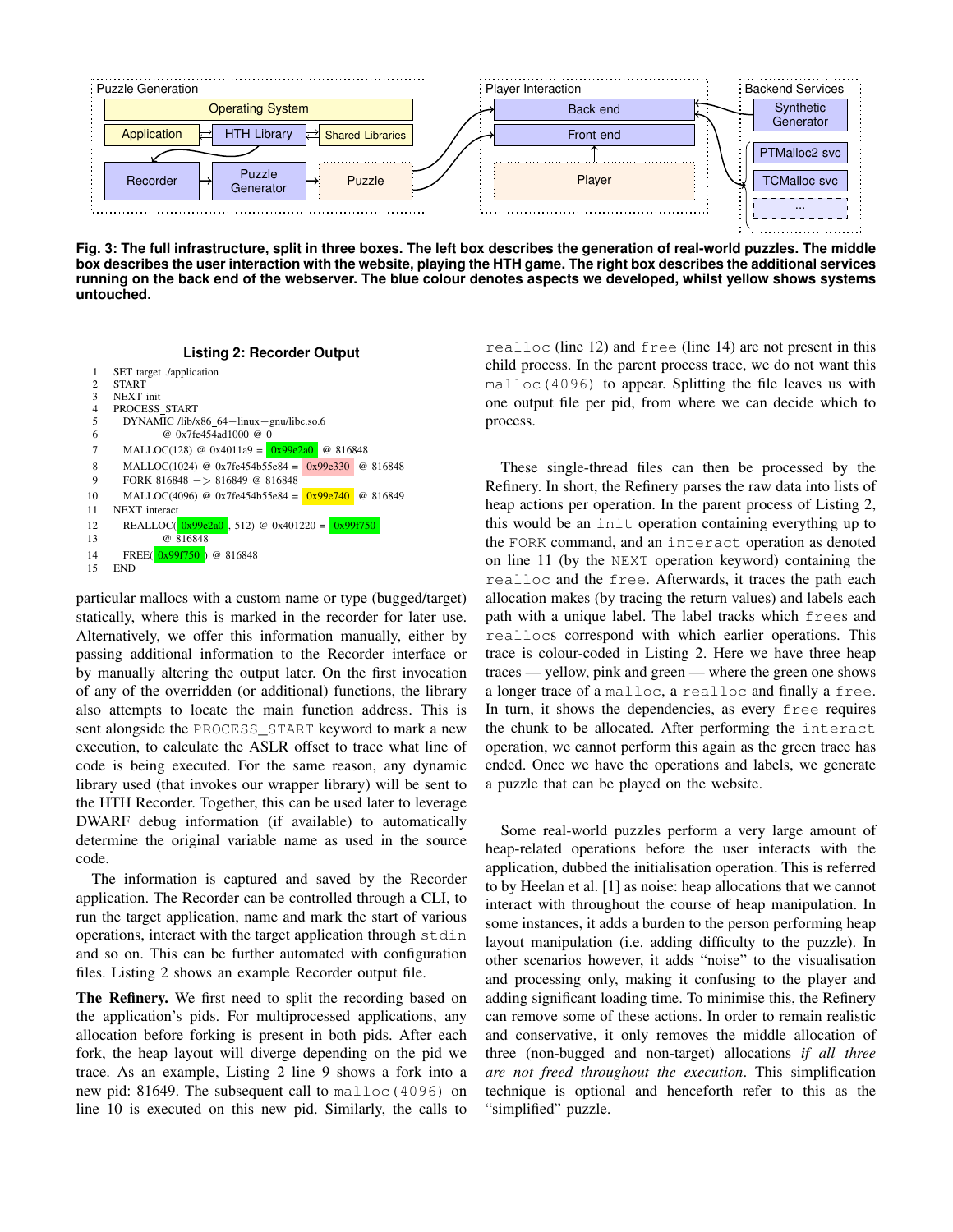## V. IMPLEMENTATION

The game runs on a small Apache2 webserver, available to anyone at https://hacktheheap.io/. Besides the webserver, the game uses a database for saving (generated and submitted) puzzles and results. The puzzle game is implemented in Type-Script ES2015 and consists of approx. 5 KLoC. The layout is made with HTML5, CSS3 with Bootstrap and flexbox. The backend of the puzzle game is written in about 1 KLoC Python3 and C. The Heap recorder, library and refinery are written in C and Python3, consisting of approximately 2 KLoC.

## VI. EVALUATION

The goal of our evaluation is to show that we can represent and solve real-world HLM problems in the HTH puzzle. We evaluate the HTH infrastructure by generating puzzles from vulnerable applications. Afterwards, we attempt to solve the puzzles, solving the HLM problem for each heap vulnerability. The solution to the puzzles are applied to the original application to confirm it is a real solution to the HLM problem. All tests are performed on a 64-bit Ubuntu 18.04 VM with 4 cores and 8 GB of RAM, using the HacktheHeap.io website.

We first discuss a synthetic example application, taken from a Capture the Flag (CTF) challenge. Afterwards, we discuss the real-world application of Hack the Heap through 3 CVEs in NJS, the NGINX webserver's backend Javascript module.

#### **Listing 3: Code snippet of the CTF challenge with an integer overflow on line 39–40.**

```
30 typedef struct {
          uint16_t id;
32 uint16_t content_len;<br>33 char *content:
33 char *content;<br>34 } blob s:
34 } blob_s;<br>35 [..]
35 [..]
36 fread(&(new_obj->id), sizeof(uint16_t), 1, fp);
37 {\rm freq}(\&{\rm (new\_obj->content\_len)} , {\rm sizeof}({\rm unit16\_t})<br>38 , 1, fp);
38 , 1, fp);<br>39 new obj->cont
39 new_obj->content = malloc((uint16_t)<br>40 (2*new obj->content len));
40 (2*new_obj->content_len));<br>41 fread(new_obj->content. 1. new
41 {\text{fread}}(\text{new\_obj} \rightarrow \text{content}, 1, \text{new\_obj} \rightarrow \text{content\_len},<br>42 {\text{fp}}):
42 fp);<br>43 fclose(f
      fclose(fp);
44 new_obj->content[new_obj->content_len] = '\0';
```
#### *A. Case Study: Synthetic Example*

In our first case study, we use a synthetic example from a non-public CTF challenge. The application provides us with a small interactive shell that can save strings on a given index. In this shell, we can perform various operations such as create a new object on a given id, edit the string, save the object to a file or load from a file. The developer arguably tried to avoid buffer overflows while loading an object by mallocing exactly double the given content-length, creating an integer overflow. The trimmed code is shown in Listing 3, showing this vulnerability on lines 39–40.

When a content length is set over half the maximum size of a uint16 t, the calculation on line 40 will cause an unsigned integer overflow. Afterwards, lines 41–42 will cause a heap overflow on the malloc-ed memory. In puzzle game terminology, this means the puzzle piece created will be a "bugged" piece.

Next up is the question of what to target. Each object consists of an id, the content length and a pointer to the actual content — which is separately allocated. We aim to overwrite the content pointer of a separate object. If we can overwrite this pointer with a pointer value of our choice, we obtain an arbitrary write primitive. This can be used to overwrite the saved instruction pointer, a GOT table entry or to write a ROP chain onto the stack.

We record the various possible operations producing a recording similar to Listing 2. This is run through the refinery to create a puzzle to be played on the website. Playing the puzzle shows that we first need to perform a full object read before allocating the target, then delete the first read before reading the overflowing piece from a file. We can perform this in the original executable to gain the arbitrary write primitive. We finalise the exploit by overwriting the saved instruction pointer to point to a shellcode and gain a shell.

## *B. Case Study: NJS*

NJS is a limited version of JavaScript, written to extend the functionality of the NginX webserver. In 2019, NJS was fuzzed by various fuzzers including Fluff, a JavaScript fuzzer by Samsung [29]. This lead to multiple CVEs, notably heap overflow CVEs CVE-2019-11839 [30]; CVE-2019- 12206 [31]; and CVE-2019-13617 [32]<sup>2</sup>. NJS is a particularly interesting case study as the amount of frees are limited within the user interactions. All CVEs have been patched.

In preparation for puzzle generation, we marked the allocation functions for objects that start with a pointer as target allocations. We use only allocations of objects that start with either a data pointer or a function pointer, so that an overwrite either creates an arbitrary write primitive or control-flow hijack respectively. Furthermore, the vulnerable version of NJS did not contain any functionality to recognise *what heap action (e.g. mallocs/frees) corresponded with what line* of JavaScript code. We wrote a small JavaScript module (of approx. 50LoC) to send additional messages to the recorder module (see Figure 3), marking the start of each individual JavaScript command. Using this, we can see what exact heap actions are performed with each line of JavaScript code. Finally, we marked the 'bugged' allocations for each of the CVEs (in separate runs), i.e. the allocations read/written to outside of its boundaries.

A variety of JavaScript commands were chosen as different operations to create the puzzle, each of which contain one or more calls to malloc/memalign/free, to present the player with a set of operations to alter the state of the heap. These always include one or more operations (i.e. lines of JavaScript code) that create bugged or target allocations. Every puzzle is available on the website to be played.

CVE-2019-11839 is a heap overflow on JavaScript arrays. When an array is created, space for an amount of (empty)

 $2$ CVE-2019-13617 was found through libfuzzer, the others by Fluff.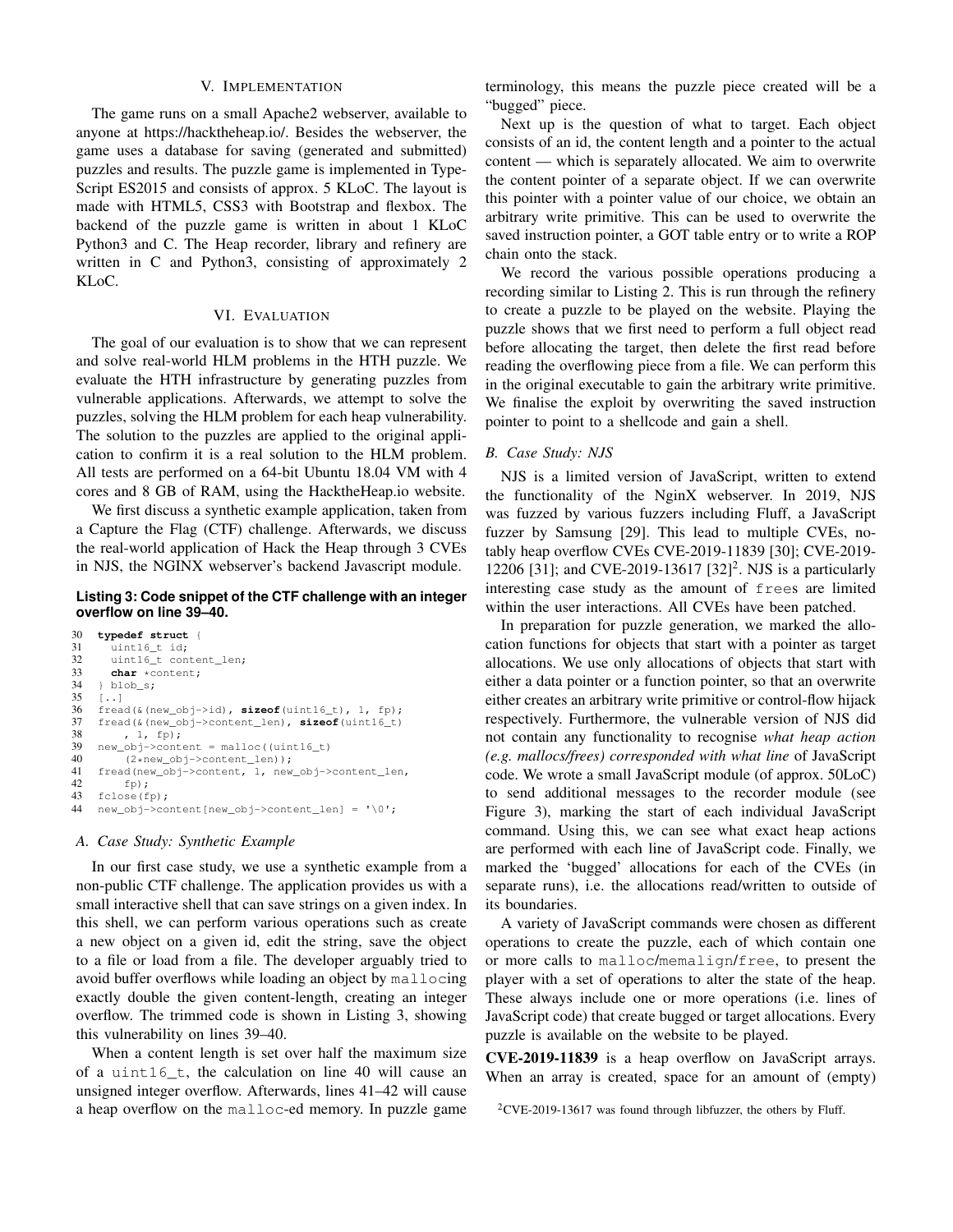elements is allocated with an internal size variable. If an element is added to the array, it will check if there is still space available. If the allocated space is completely occupied, it will be reallocated into a bigger heap chunk. Alternatively, the first empty space will be used to store the new element. The array.prototype.shift operation removes an element from the beginning of the array, and is implemented to move the pointer of the start of the array one element forward. It failed however to update the internal size variable, as there is one element fewer that will fit inside the array at this point. A number of shifts on an array would cause its actual space to become far less than its internal size variable. Elements added at the end beyond its actual remaining size would erroneously not trigger a reallocation of the array, but instead cause a heap overflow until the size variable is exhausted.

Upon playing the simplified puzzle, we found a solution: First, we create a new array that we fill with elements until a resize takes place (10). Afterwards, we create a small regex object to fill up empty spots in the memory layout, before creating a JavaScript object. Internally, the JavaScript object starts with a data pointer that becomes directly adjacent to our array. A series of shifts will now misalign the size and free space as explained above, and subsequent pushes to the array will overwrite the data pointer. The resulting heap layout is shown in Appendix III.

Performing the solution on the non-simplified puzzle shows that the same heap layout is achieved, confirming that the simplification did not alter the problem space nor its correctness, while purging 1119 allocations. However, context on how the results are achieved is important to an exploit writer, as this example clearly shows — the exploit writer can analyse the solution in the non-simplified puzzle, even when the simplified version is used to solve the puzzle. When writing a JavaScript file with the above solution, the desired heap layout is not achieved, as the JavaScript parser now creates a slightly different tree (with a different initialisation function, as our puzzle game is considered). A knowledgeable exploit writer does however see that this issue is easily solved by filling the gaps left with a few malloc calls. Rerunning the HTH Recorder on this new solution shows that the bugged heap chunk is directly followed by the target heap chunk.

CVE-2019-12206 arises when transforming strings to uppercase or lowercase variants. In particular, these functions do not distinguish between the byte size of a UTF-8 encoded string and its string length. For characters with a representation requiring more than one byte in UTF-8 (e.g. "è"), the string length becomes smaller than the byte size of the string. The new heap buffer created for said string (based on the string length) will be too small to fit all the bytes, leading to a heap overwrite. In contrast to the previous puzzle (from CVE-2019-11839), the overflow here occurs *directly after* allocating the 'bugged' memory chunk. In other words, the target chunk already needs to be in place when the bugged chunk is allocated, and cannot be allocated afterwards as it will overwrite the overflow data. This mode is the "Overflow

upon allocating": level 9 in the HTH tutorial.

In this instance, we created an array and filled it until it grew once. Afterwards, we created a second, empty array to fill up the gap left from the resized first array. Next, we placed a target puzzle piece: this time we used a compiled regular expression object as target. The first fields of the compiled regular expression in NJS contains function pointers to malloc and free, to be used when performing a search with the regular expression. Overwriting these fields would give the attacker the power to call any executable section available.

To finalise the HTH solution, we grow the array again, creating a gap in front of the regular expression object. We finally transform a large UTF-8 string (with enough multibyte characters) into lowercase, to overwrite the malloc function pointer into a value of choice. Here too, this solution is repeated in the non-simplified version and confirmed to produce the same results. In the same way, the solution in JavaScript code presents us with the desired heap layout for exploitation. A random search would have taken on average 84 days, see Appendix IV.

CVE-2019-13617 performs an overread when the lexer throws an error. Hence, it occurs during error handling upon parsing the JavaScript file (and hence before interpreting the actual code). Using our solution, this means that the bugged allocation occurs before any operation can be performed (and the application halts before that). Although the lexicographic differences can alter the heap layout when this vulnerability is triggered, our solution does not provide the necessary toolset to find an HLM solution. Within the puzzle, no operations are available (because it halts before any of the operations are executed) and the vulnerability is only available in the initial operation, before the player can perform any action at all.

## VII. DISCUSSION & FUTURE WORK

In Section II, we specified 4 requirements for our solution. R1: Our solution works on a wide range of applications, as long as different interactions can be represented as different HTH operations. The main bottleneck of HTH is the players' browser and internet speed when puzzles are large. R2: HTH supports four heap managers, and the HTH game and its recorder design is heap manager agnostic. This does mean that repeatability remains an issue in non-deterministic heap managers, as a solution may need to be repeated many times for the same result. R3: The Recorder performs only one simplification that does not change the problem space. Even in the case of distrust towards this or potential future simplifications, they are not fundamentally required to find a solution to the HLM problem. **R4:** Our solution visualizes the heap, providing insight into the heap layout. Different players can find different solutions, that show exactly how and why the solution works. The exploit writer can choose whichever solution works best to continue exploit development.

HTH could benefit from automatic solutions. For example, finding targets could be done by the solution as proposed by Roney et al. [13]. Marking the vulnerable section can be automated, for example using vulnerability patches as done by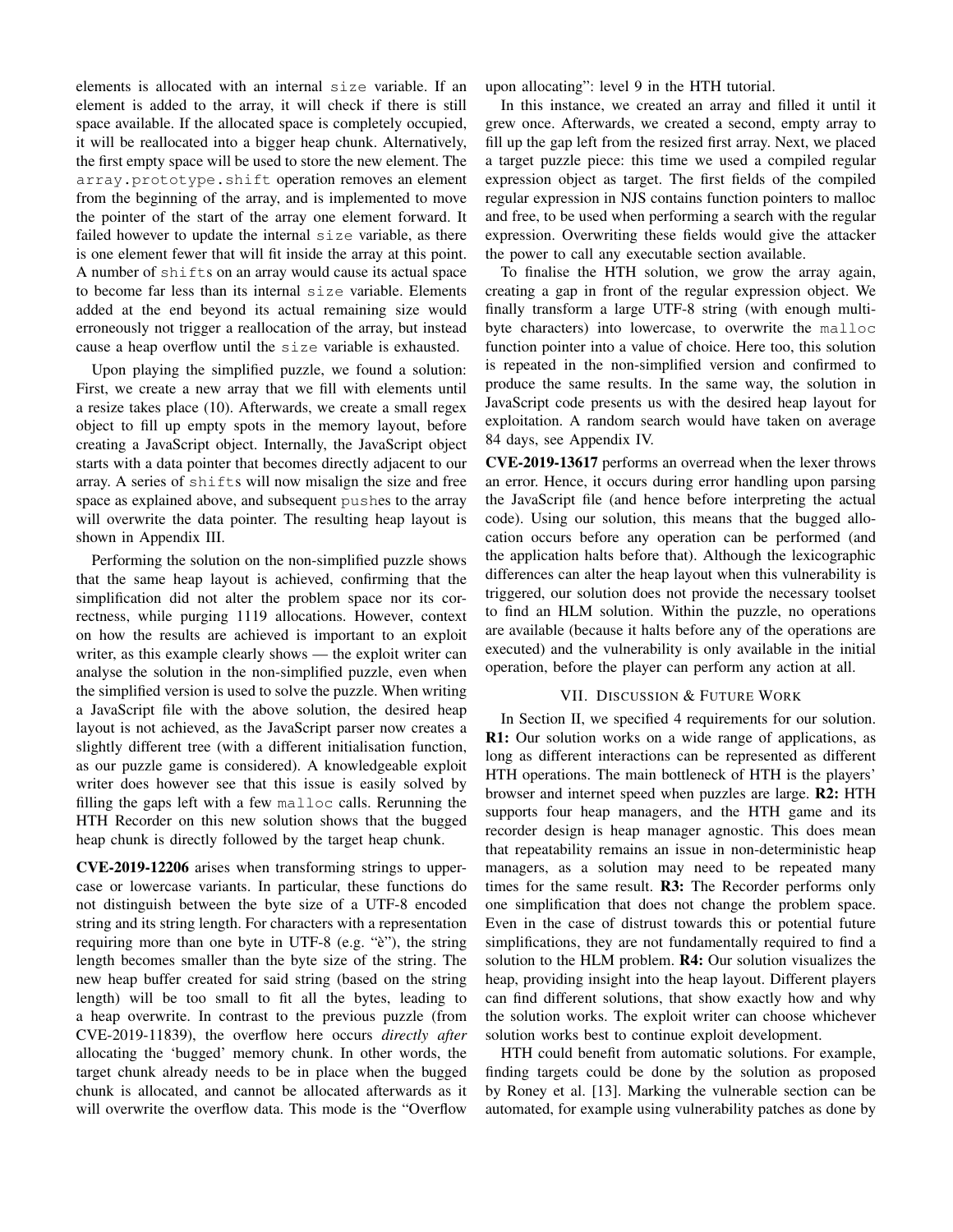Brumley et al. [3]. Finally, automatically extracting operations can be done through e.g. fuzzing [33], [29] or symbolic execution [14]. We leave the full implementation of this as future work.

User experience. We would like to further evaluate several aspects of the game's user experience. In particular, user understanding of the game; their enjoyment; their ethical understanding (i.e. making sure they understand that playing it is *not* unethical); and repeatability (i.e. the likelihood of players returning). While this has been done informally on multiple occasions throughout the development of HTH, no final user experience evaluation has been performed.

Recorder Extensions. Our evaluation shows part of our limitations as CVE-2019-13617 could not be solved with our work. This is because our methodology uses post-startup operations as interactions, which the CVE did not have. It could be possible to create HTH puzzles by having multiple runs of the application with slightly different initial inputs (e.g. parameters or environment). Comparing the different raw output files could allow to gather the heap-related effects and turn them into suitable operations, synthetically building the expected heap interaction sequence.

Game Extensions. The HTH game can be extended in a variety of ways. As mentioned, HTH could benefit from additional heap manager services, running e.g. ZEND or LFH. Further, HTH can be extended with temporal memory attacks (e.g. UaF or use-before-init attacks) to support other types of vulnerabilities, or to add a distance "success" metric from bugged to target piece.

# VIII. CONCLUSION

In this work, we presented a solution to the heap layout manipulation problem, by posing the problem as a puzzle game. The game can be played online through a browser and is described in laymans terms with an extensive tutorial system. We also presented a heap recording infrastructure, where the heap interactions of real-world applications can be recorded. Applications with a spatial heap vulnerability can be recorded and turned into a puzzle, where the solution to the puzzle represents an accurate solution to the heap layout manipulation problem. We showed its real-world usage and limitations through different CVEs, with solutions that remained correct when applying them to the application. Not only does this aid exploit writers in their efforts to overwrite something useful with a heap overflow. It also serves as a severity assessment: a solved real-world puzzle poses a very beneficial scenario to exploit writers, as an overwrite or overread into memory of choice can go a long way in exploit writing.

## ACKNOWLEDGEMENTS

Thanks to Manouk Locher for the website design concept, and various internal testers. This research has been sponsored by L3Harris TRL Technology and Royal Holloway, University of London as part of the Centre for Doctoral Training in Cyber Security at Royal Holloway, University of London (EP/P009301/1).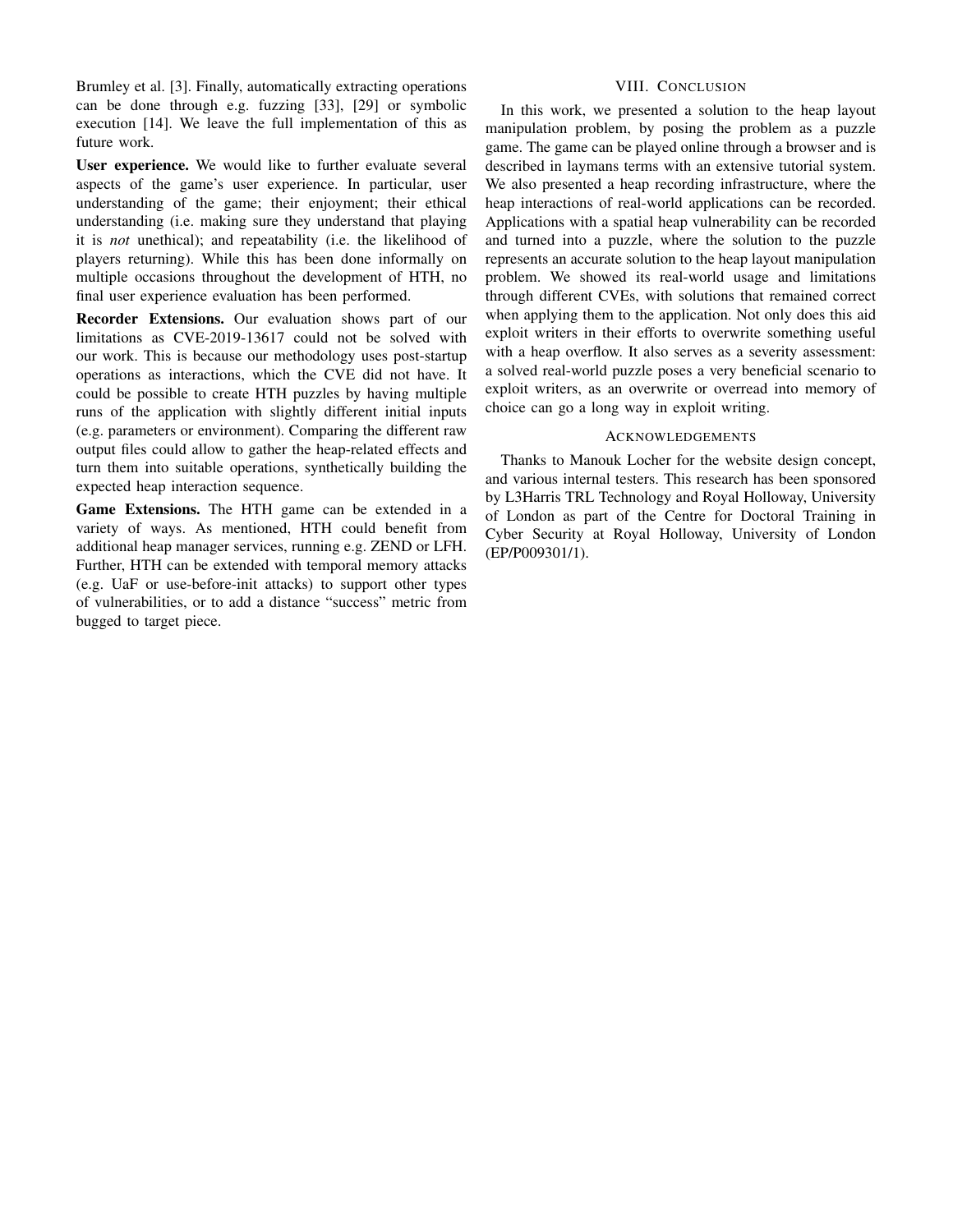#### **REFERENCES**

- [1] S. Heelan, T. Melham, and D. Kroening, "Automatic heap layout manipulation for exploitation," in *USENIX Security*. USENIX Sec, 2018.
- [2] K. K. Ispoglou, B. AlBassam, T. Jaeger, and M. Payer, "Block oriented programming: Automating data-only attacks," in *ACM SIGSAC Conference on Computer and Communications Security*. CCS, 2018.
- [3] D. Brumley, P. Poosankam, D. Song, and J. Zheng, "Automatic patchbased exploit generation is possible: Techniques and implications," in *IEEE Symposium on Security and Privacy*. S&P, 2008.
- [4] T. Avgerinos, S. K. Cha, B. L. T. Hao, and D. Brumley, "Aeg: Automatic exploit generation," in *NDSS*, 2011.
- [5] S. K. Cha, T. Avgerinos, A. Rebert, and D. Brumley, "Unleashing mayhem on binary code," in *IEEE Symposium on Security and Privacy*. S&P, 2012.
- [6] H. Hu, Z. L. Chua, S. Adrian, P. Saxena, and Z. Liang, "Automatic generation of data-oriented exploits," in *USENIX Security*. USENIX Sec, 2015.
- [7] H. Shacham *et al.*, "The geometry of innocent flesh on the bone: returninto-libc without function calls (on the x86)." in *ACM conference on Computer and communications security*. CCS, 2007.
- [8] E. Buchanan, R. Roemer, H. Shacham, and S. Savage, "When good instructions go bad: Generalizing return-oriented programming to risc," in *ACM conference on Computer and communications security*. CCS, 2008.
- [9] D. Repel, J. Kinder, and L. Cavallaro, "Modular synthesis of heap exploits," in *Workshop on Programming Languages and Analysis for Security*. PLAS, 2017.
- [10] S. Heelan, T. Melham, and D. Kroening, "Gollum: Modular and greybox exploit generation for heap overflows in interpreters," in *ACM SIGSAC Conference on Computer and Communications Security*. CCS, 2019.
- [11] G. Novark and E. D. Berger, "Dieharder: securing the heap," in *ACM conference on Computer and communications security*. CCS, 2010.
- [12] M. Eckert, A. Bianchi, R. Wang, Y. Shoshitaishvili, C. Kruegel, and G. Vigna, "Heaphopper: Bringing bounded model checking to heap implementation security," in *USENIX Security*. USENIX, 2018.
- [13] J. Roney, T. Appel, P. Pinisetti, and J. Mickens, "Identifying valuable pointers in heap data," in *IEEE Security and Privacy Workshops (SPW)*. WOOT, 2021.
- [14] Y. Wang, C. Zhang, Z. Zhao, B. Zhang, X. Gong, and W. Zou, "{MAZE}: Towards automated heap feng shui," in *USENIX Security*. USENIX, 2021.
- [15] L. Von Ahn and L. Dabbish, "Labeling images with a computer game," in *SIGCHI conference on Human factors in computing systems*, 2004.
- [16] L. Von Ahn, R. Liu, and M. Blum, "Peekaboom: a game for locating objects in images," in *SIGCHI conference on Human Factors in computing systems*, 2006.
- [17] S. Cooper, F. Khatib, A. Treuille, J. Barbero, J. Lee, M. Beenen, A. Leaver-Fay, D. Baker, Z. Popović et al., "Predicting protein structures with a multiplayer online game," *Nature*, 2010.
- [18] A. Sotirov, "Heap feng shui in javascript," *Black Hat Europe*, 2007.
- [19] E. Göktas, B. Kollenda, P. Koppe, E. Bosman, G. Portokalidis, T. Holz, H. Bos, and C. Giuffrida, "Position-independent code reuse: On the effectiveness of aslr in the absence of information disclosure," in *IEEE European Symposium on Security and Privacy*. EUROS&P, 2018.
- [20] Y. Chen and X. Xing, "Slake: Facilitating slab manipulation for exploiting vulnerabilities in the linux kernel," in *ACM SIGSAC Conference on Computer and Communications Security*. CCS, 2019.
- [21] Y. Shoshitaishvili, M. Weissbacher, L. Dresel, C. Salls, R. Wang, C. Kruegel, and G. Vigna, "Rise of the hacrs: Augmenting autonomous cyber reasoning systems with human assistance," in *ACM SIGSAC Conference on Computer and Communications Security*. CCS, 2017.
- [22] K. Land, A. Slosar, C. Lintott, D. Andreescu, S. Bamford, P. Murray, R. Nichol, M. J. Raddick, K. Schawinski, A. Szalay *et al.*, "Galaxy zoo: the large-scale spin statistics of spiral galaxies in the sloan digital sky survey," *Monthly Notices of the Royal Astronomical Society*, 2008.
- [23] N. L. Eisner, O. Barragán, S. Aigrain et al., "Planet Hunters TESS I: TOI 813, a subgiant hosting a transiting Saturn-sized planet on an 84-day orbit," *Monthly Notices of the Royal Astronomical Society*, 2020.
- [24] F. Khatib, F. DiMaio, S. Cooper, M. Kazmierczyk, M. Gilski, S. Krzywda, H. Zabranska, I. Pichova, J. Thompson, Z. Popović et al., "Crystal structure of a monomeric retroviral protease solved by protein folding game players," *Nature structural & molecular biology*, 2011.
- [25] M. Gilski, M. Kazmierczyk, S. Krzywda, H. Zábranská, S. Cooper, Z. Popović, F. Khatib, F. DiMaio, J. Thompson, D. Baker et al., "Highresolution structure of a retroviral protease folded as a monomer," *Acta Crystallographica Section D: Biological Crystallography*, 2011.
- [26] F. Khatib, S. Cooper, M. D. Tyka, K. Xu, I. Makedon, Z. Popović, and D. Baker, "Algorithm discovery by protein folding game players," *National Academy of Sciences*, 2011.
- [27] S. Cooper, A. Treuille, J. Barbero, A. Leaver-Fay, K. Tuite, F. Khatib, A. C. Snyder, M. Beenen, D. Salesin, D. Baker *et al.*, "The challenge of designing scientific discovery games," in *International Conference on the Foundations of Digital Games*, 2010.
- [28] E. Andersen, E. O'Rourke, Y.-E. Liu, R. Snider, J. Lowdermilk, D. Truong, S. Cooper, and Z. Popovic, "The impact of tutorials on games of varying complexity," in *SIGCHI Conference on Human Factors in Computing Systems*, 2012.
- [29] M. Dominiak and W. Rauner, "Efficient approach to fuzzing interpreters," *BlackHat Asia*, 2019.
- [30] "CVE-2019-11839." Available from MITRE, CVE-ID CVE-2019- 11839., May 3 2019. [Online]. Available: http://cve.mitre.org/cgi-bin/ cvename.cgi?name=CVE-2019-11839
- [31] "CVE-2019-12206." Available from MITRE, CVE-ID CVE-2019- 12206., May 3 2019. [Online]. Available: http://cve.mitre.org/cgi-bin/ cvename.cgi?name=CVE-2019-12206
- [32] "CVE-2019-13617." Available from MITRE, CVE-ID CVE-2019- 13617., Jul. 3 2019. [Online]. Available: http://cve.mitre.org/cgi-bin/ cvename.cgi?name=CVE-2019-13617
- [33] M. Zalewski, "american fuzzy lop," http://lcamtuf.coredump.cx/afl/, accessed: 2020-07-21.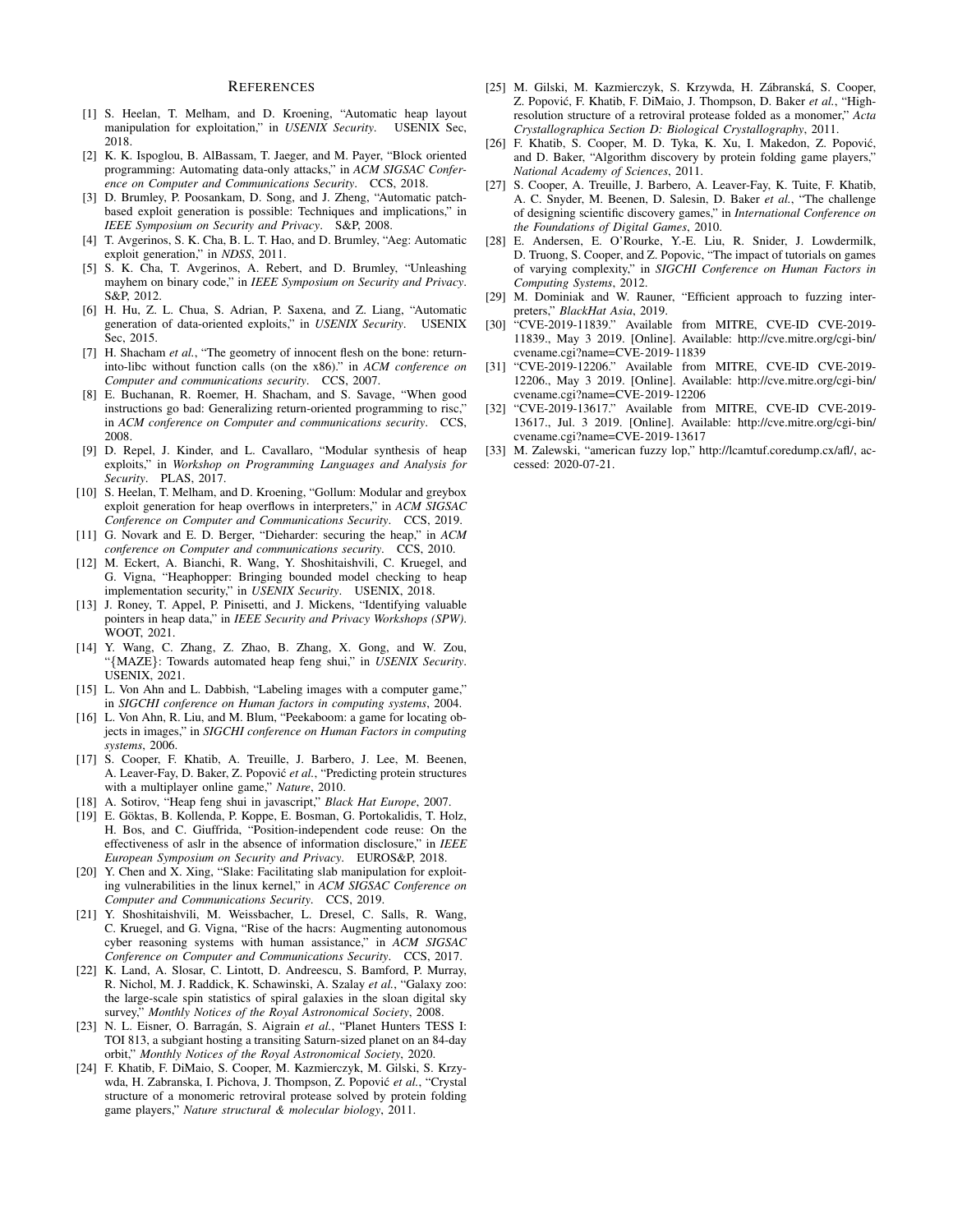APPENDIX I. THE HTH MASCOT USED IN THE TUTORIALS



This is the HTH Mascot that guides the player in the tutorial. It also shows up to congratulate the player when successfully solving a puzzle, and when the user thinks that the puzzle is impossible to solve.

# APPENDIX II. CONTEXT-FREE GRAMMAR OF THE PUZZLE FORMAT

This is the context-free grammar used to represent a HTH puzzle in string format. It starts with a magic (HPM2/) followed by the heap manager  $F$  (e.g. first fit, ptmalloc, jemalloc). Afterwards, it describes the attack type A (e.g. OFA meaning overflow on allocation) and the size of the heap Z. This is followed by the individual operations  $O$ , with a name,  $\text{colon}$  and a list of actions. Actions T are described by a number (e.g. 1 is a malloc, etc.) a tag to represent its trace followed by a name and argument(s) if applicable. Different operations are separated with a period(.), an additional period suggests that the operation is an initialisation operation.

```
S -> 'HPM2/'FAZO
F -> 'F'|'B'|'L'|'N'|'P'|'D'|'T'|'J'
A -> 'OVF'|'OFA'|'OFD'|..
Z \rightarrow \lceil \text{num} \rceil'T'
0 \rightarrow 0.0| [name]:T
    | .[name]:T
T \rightarrow TT[0-4] [TAG]P(R)
P -> &B
    | &T
    |\lambda|R \rightarrow [name]: [ARG]
    | [name]:
    |\lambda|[ARG] \rightarrow [ARG], [ARG]| [num]
[TAG] -> [A-Z]+
[name] \rightarrow [a-zA-Z]+
[num] -> [0-9]+
```
# APPENDIX III. HEAP LAYOUT SOLUTION FROM CVE-2019-11839

This figure shows the full layout of the heap of CVE-2019-18839 after performing the solution as discussed in Section VI-B. At the bottom right, two adjacent puzzle pieces are highlighted with a red ellipse. These "left" and "right" pieces are the bugged and target pieces respectively, depicting a successful solution to the HLM problem.